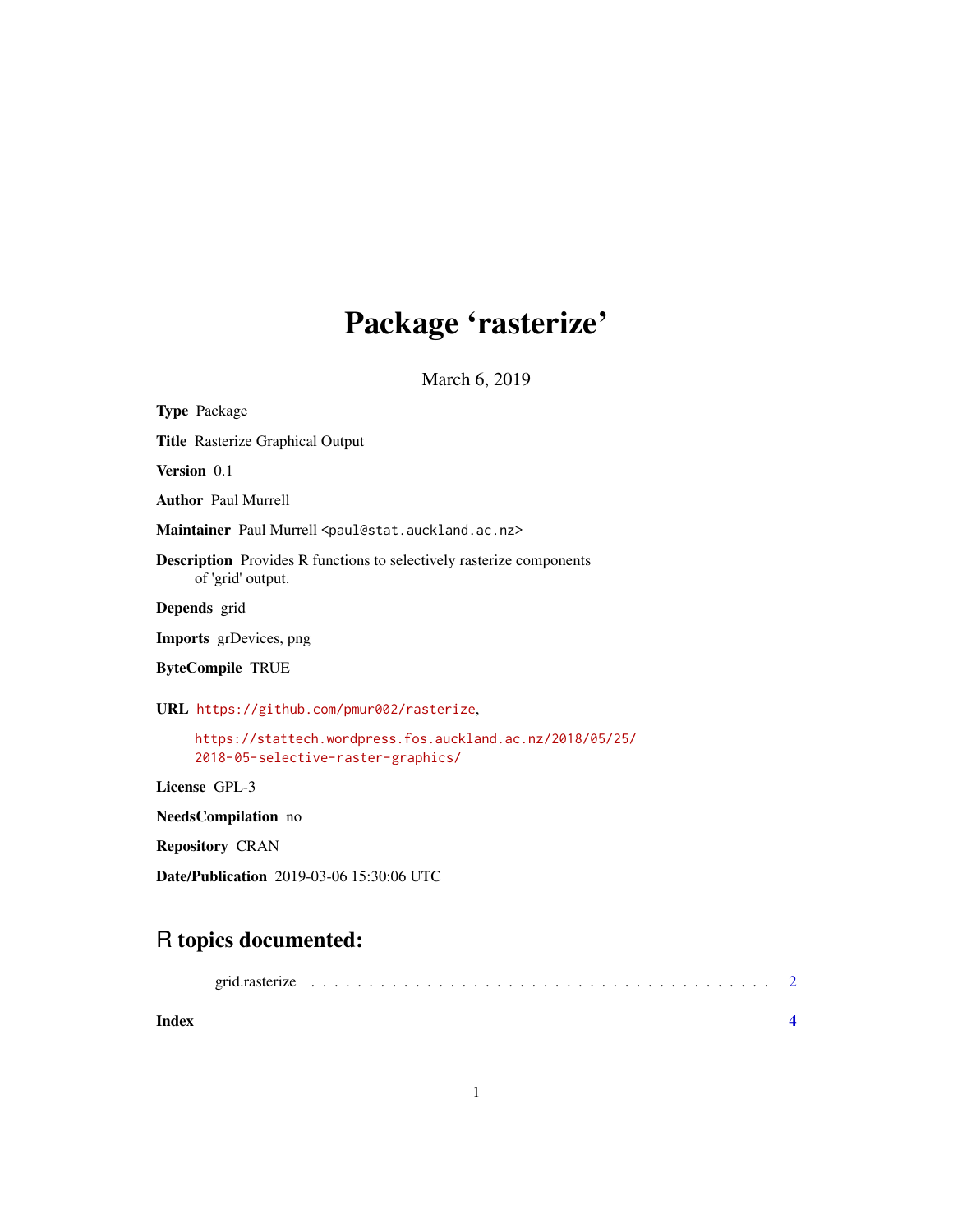<span id="page-1-0"></span>grid.rasterize *Rasterize* grid *output*

#### Description

This function can be used to selectively rasterize components of a 'grid' image.

#### Usage

```
grid.rasterize(x, \ldots, \text{res} = 72)## S3 method for class 'character'
grid.rasterize(x, \ldots, \text{res} = 72)## S3 method for class 'gPath'
grid.rasterize(x, merge=FALSE, redraw=TRUE, ..., res = 72)
## S3 method for class 'function'
grid.rasterize(x, \ldots, \text{res} = 72)
```
#### Arguments

| X        | What to rasterize. Can be a function (and the 'grid' output for that function will<br>be rasterized). Can be the name of a grob (or a gPath) and that grob will be<br>rasterized. |
|----------|-----------------------------------------------------------------------------------------------------------------------------------------------------------------------------------|
| merge    | Whether to replace multiple grobs with a single raster (or replace each grob with<br>its own raster).                                                                             |
| redraw   | Whether to redraw the scene after replacing the grob with a raster.                                                                                                               |
| $\cdots$ | For the character and gPath methods, arguments passed on to grid.grep.                                                                                                            |
| res      | The raster resolution (dpi).                                                                                                                                                      |

#### Details

The rasterization occurs in the context of the current viewport. A temporary PNG device is opened, the current viewport tree (below the current viewport) is enforced on the temporary device and the specified function or grob(s) are drawn on the temporary device. The resulting raster is drawn within the current viewport. For the character and gPath methods, the raster replaces the grob that was rasterized.

#### Value

NULL

#### Author(s)

Paul Murrell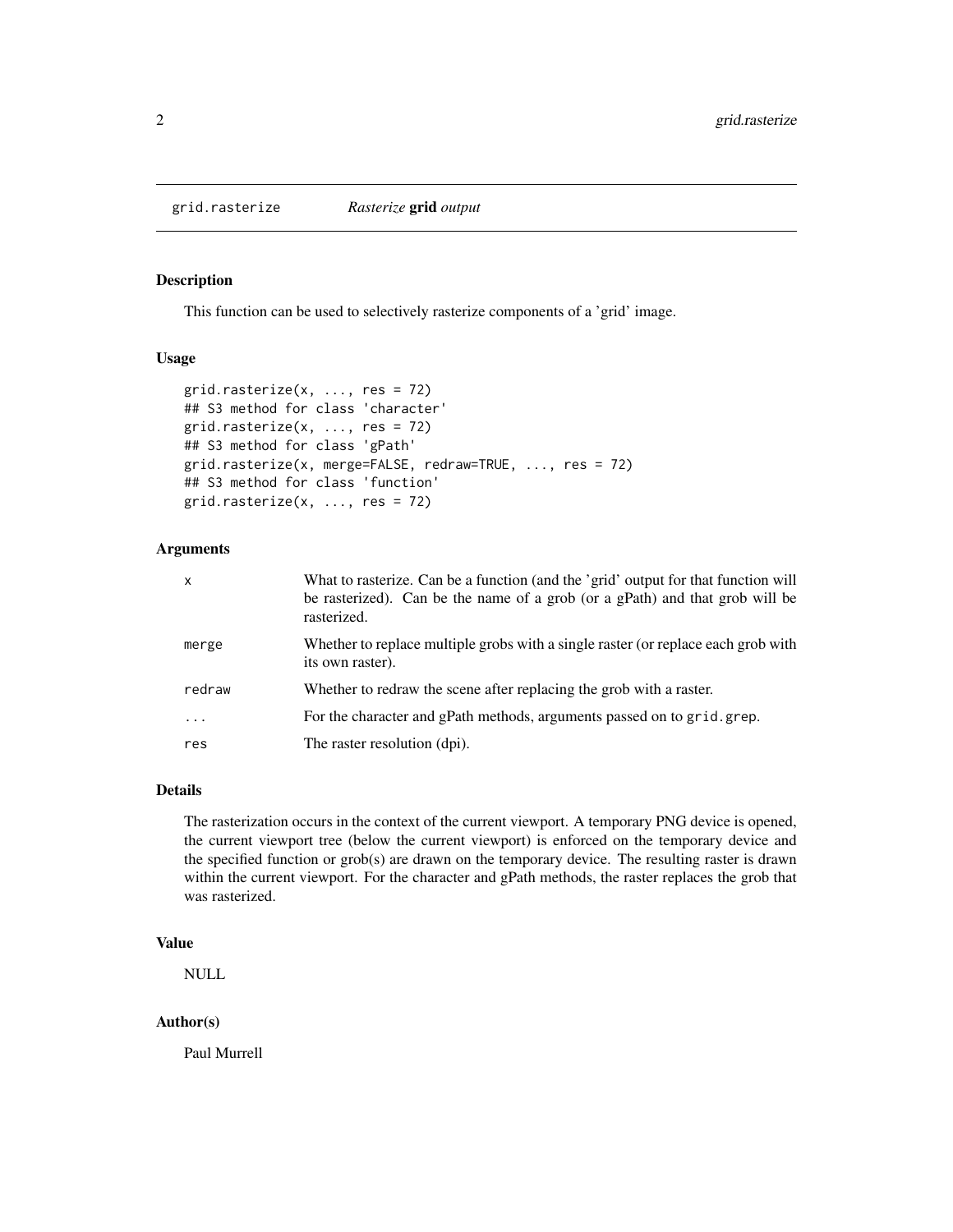#### grid.rasterize

#### Examples

```
grid.newpage()
grid.rect(width=.8, height=.8)
grid.text("test", name="t")
grid.rasterize("t")
```